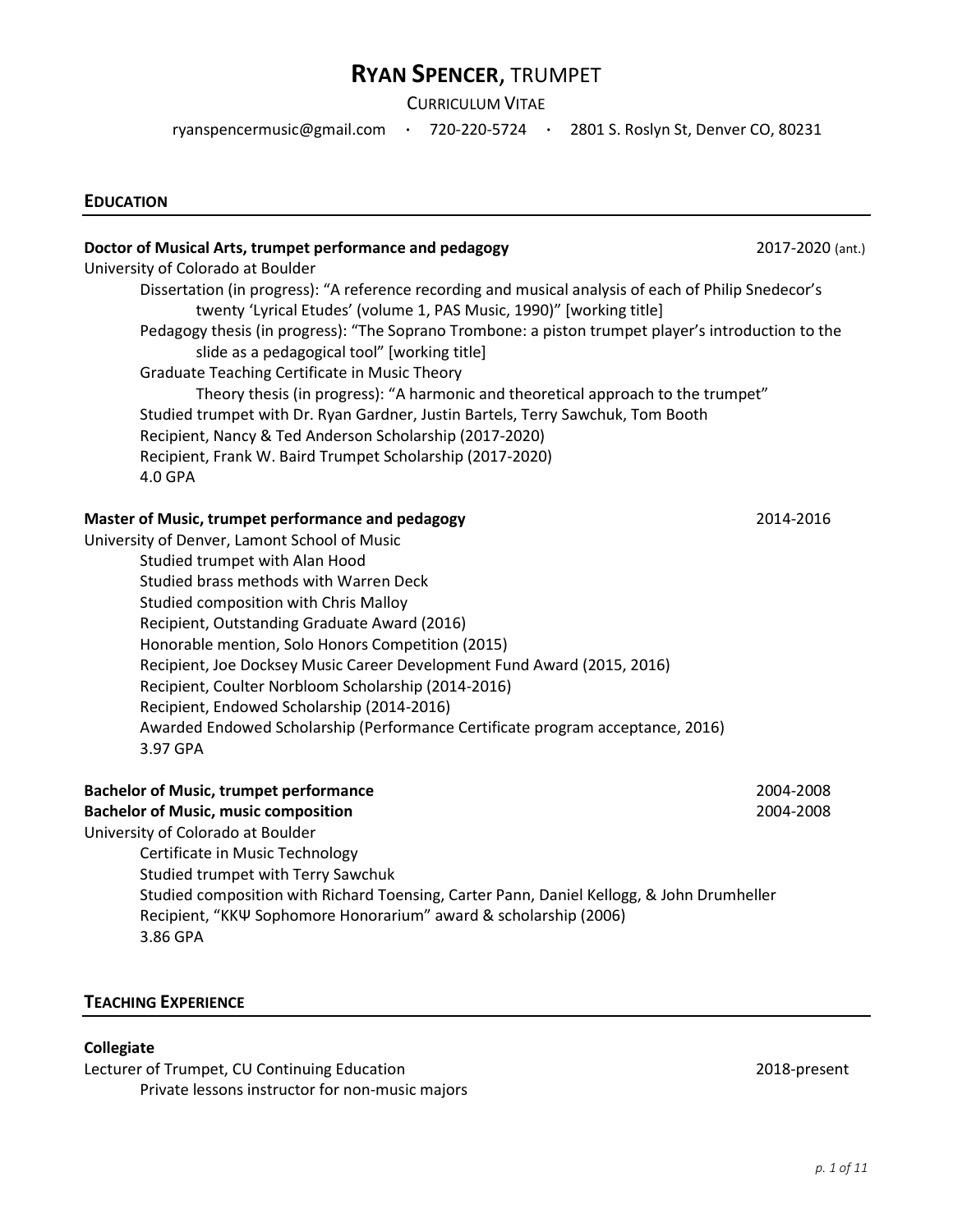| Graduate Teaching Assistant - University of Colorado at Boulder<br>Private lessons instructor for undergraduate trumpet majors<br>Trumpet performance, large and chamber ensembles                                                            | 2017-2020    |
|-----------------------------------------------------------------------------------------------------------------------------------------------------------------------------------------------------------------------------------------------|--------------|
| Graduate Teaching Assistant - University of Denver<br>Rehearsing and conducting trumpet ensemble<br>Coaching undergraduate brass ensemble<br>Trumpet performance, large and chamber ensembles                                                 | 2014-2016    |
| Pre-collegiate                                                                                                                                                                                                                                |              |
| Parlando School of Musical Arts, trumpet instructor                                                                                                                                                                                           | 2018-present |
| Private trumpet lessons, students aged 10-18                                                                                                                                                                                                  |              |
| Personal Trumpet Studio<br>Private trumpet lessons for 15-18 regular students, ages 10-45<br>Student college acceptance with music scholarship:<br>Royal Conservatoire of Scotland (Glasgow)<br>University of Northern Colorado (Greeley, CO) | 2012-present |
| Beloit College (Beloit, WI)                                                                                                                                                                                                                   |              |
| Student ensemble acceptance:                                                                                                                                                                                                                  |              |
| Denver Young Artists Orchestra                                                                                                                                                                                                                |              |
| Colorado All-State Band                                                                                                                                                                                                                       |              |
| <b>CU Honor Band</b>                                                                                                                                                                                                                          |              |
| Lamont Summer Academy<br><b>Colorado Honor Band Association</b>                                                                                                                                                                               |              |
| Colorado Conservatory of Jazz Arts                                                                                                                                                                                                            |              |
|                                                                                                                                                                                                                                               |              |
| Theory and Composition Teaching                                                                                                                                                                                                               | 2006-present |
| Music theory and composition lessons and tutoring for students ages 14-28                                                                                                                                                                     |              |
| Aspen Music Festival and School, PALS program instructor                                                                                                                                                                                      | 2018         |
| Private trumpet lessons through AMFS community outreach program                                                                                                                                                                               |              |
|                                                                                                                                                                                                                                               |              |
| El Sistema Private Lessons Instructor                                                                                                                                                                                                         | 2017-2018    |
| Private trumpet lessons through Denver Public Schools outreach program                                                                                                                                                                        |              |
|                                                                                                                                                                                                                                               |              |
| High School Symphonic Band sectional and chamber coaching, clinics, masterclasses<br>Fairview, Highlands Ranch, Mountain Vista, Adams City, Smoky Hill, Gateway, Pinnacle                                                                     | 2010-present |
|                                                                                                                                                                                                                                               |              |
| High School Marching Band instruction                                                                                                                                                                                                         | 2011-present |
| Grandview, Rampart, Pomona, Dakota Ridge, Highlands Ranch, Englewood, Gateway                                                                                                                                                                 |              |
| Brass instructor (fundamentals, music, breathing); Visual instructor (marching technique, drill)                                                                                                                                              |              |
|                                                                                                                                                                                                                                               |              |
| Middle School Concert Band sectional and chamber coaching, and clinics, Englewood MS<br>Private trumpet lessons to underserved minority students on school-funded scholarships                                                                | 2016-2017    |
|                                                                                                                                                                                                                                               |              |
| Elementary Band and Orchestra Program instructor (Highlands Ranch HS)<br>Taught beginning brass methods to 4 <sup>th</sup> and 5 <sup>th</sup> graders                                                                                        | 2016         |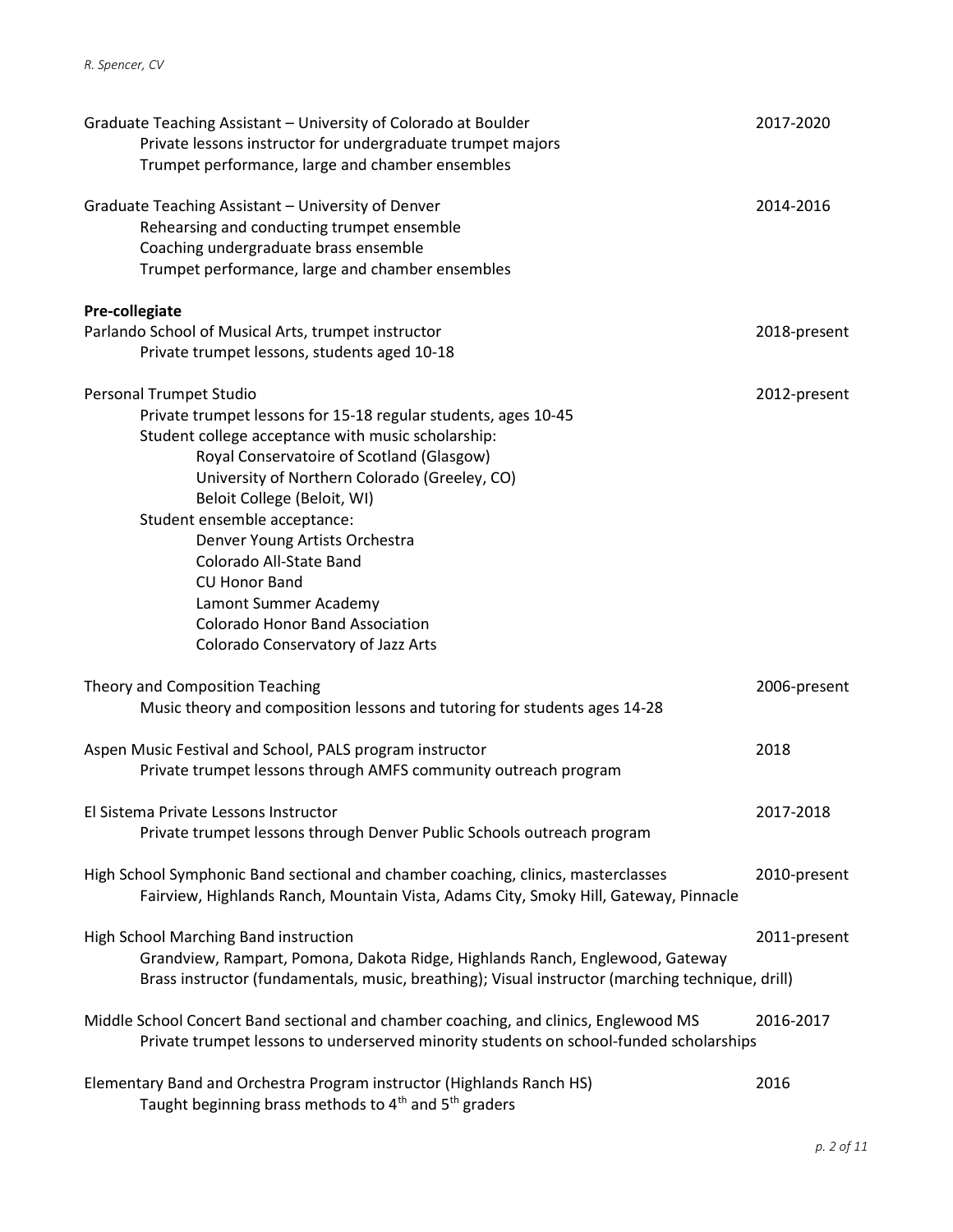## Drum Corps International

| Bluecoats Drum and Bugle Corps - Canton, OH                                                           | 2012-2018 |
|-------------------------------------------------------------------------------------------------------|-----------|
| Trumpet and High Brass Technician                                                                     |           |
| Winner, DCI World Class Drum and Bugle Corps Championship (2016)                                      |           |
| Instructed 26+ trumpet players daily in sectional and large ensemble environments in a variety of     |           |
| fundamentals and pedagogical instruction                                                              |           |
| Daily music sectionals on competitive marching show music throughout 11-week summer tour season       |           |
| Guest instructed mellophone, baritone, euphonium, and contrabass tuba sections                        |           |
| Instructed full brass hornline in breathing techniques (Breathing Gym, Pilafian/Sheridan), mouthpiece |           |
| buzzing, and vocal production regarding brass performance                                             |           |
| Adjudicated trumpet and mellophone auditions during winter audition and callback camps                |           |
|                                                                                                       |           |

The Company Performance Ensemble – Northern England, UK 2017 Brass instructor at International Class drum corps Instructed brass players ages 14-56 in fundamentals, breathing, and music sectionals

## PERFORMING EXPERIENCE \*see repertoire list, appendix 1

| Orchestra and Large Ensemble Membership                         |              |
|-----------------------------------------------------------------|--------------|
| Denver Philharmonic Orchestra, principal *                      | 2013-present |
| Cheyenne Symphony Orchestra, 3rd/acting 2nd *                   | 2015-present |
| Colorado Mahlerfest Orchestra, 2nd                              | 2017-present |
| Bayerische Philharmonie (Munich, Germany), quest principal *    | 2017         |
| Stratus Chamber Orchestra, 2nd/assistant principal              | 2015-2017    |
| University of Colorado Symphony Orchestra, principal *          | 2017-2019    |
| University of Colorado Wind Symphony, principal *               | 2017-2019    |
| University of Colorado Conducting Symposium Ensemble, principal | 2017-2018    |
| Lamont Symphony Orchestra, principal                            | 2014-2016    |
| Lamont Wind Ensemble, principal                                 | 2014-2016    |
| University of Colorado Wind Symphony                            | 2007-2008    |
| Boulder Symphony Orchestra, 2nd                                 | 2012-2014    |
| <b>Colorado Wind Ensemble</b>                                   | 2009-2019    |
| Orchestra Substitute and Extra                                  |              |
| Colorado Symphony Orchestra *                                   | 2018-present |
| Boulder Philharmonic Orchestra                                  | 2019-present |
| Fort Collins Symphony Orchestra                                 | 2018-present |
| Greeley Philharmonic Orchestra                                  | 2018-present |
| <b>Boulder Chamber Orchestra</b>                                | 2017-present |
| Boulder Bach Festival Orchestra *                               | 2018         |
| Denver Municipal Band                                           | 2018-present |
| Arapahoe Philharmonic Orchestra                                 | 2015-present |
| Mont Alto Motion Picture Orchestra                              | 2016         |
| Aurora Symphony Orchestra                                       | 2013         |
| Lone Tree Symphony Orchestra                                    | 2011         |
|                                                                 |              |

Jazz Ensembles

|  | Lamont Jazz Orchestra |
|--|-----------------------|
|  |                       |

2014-2015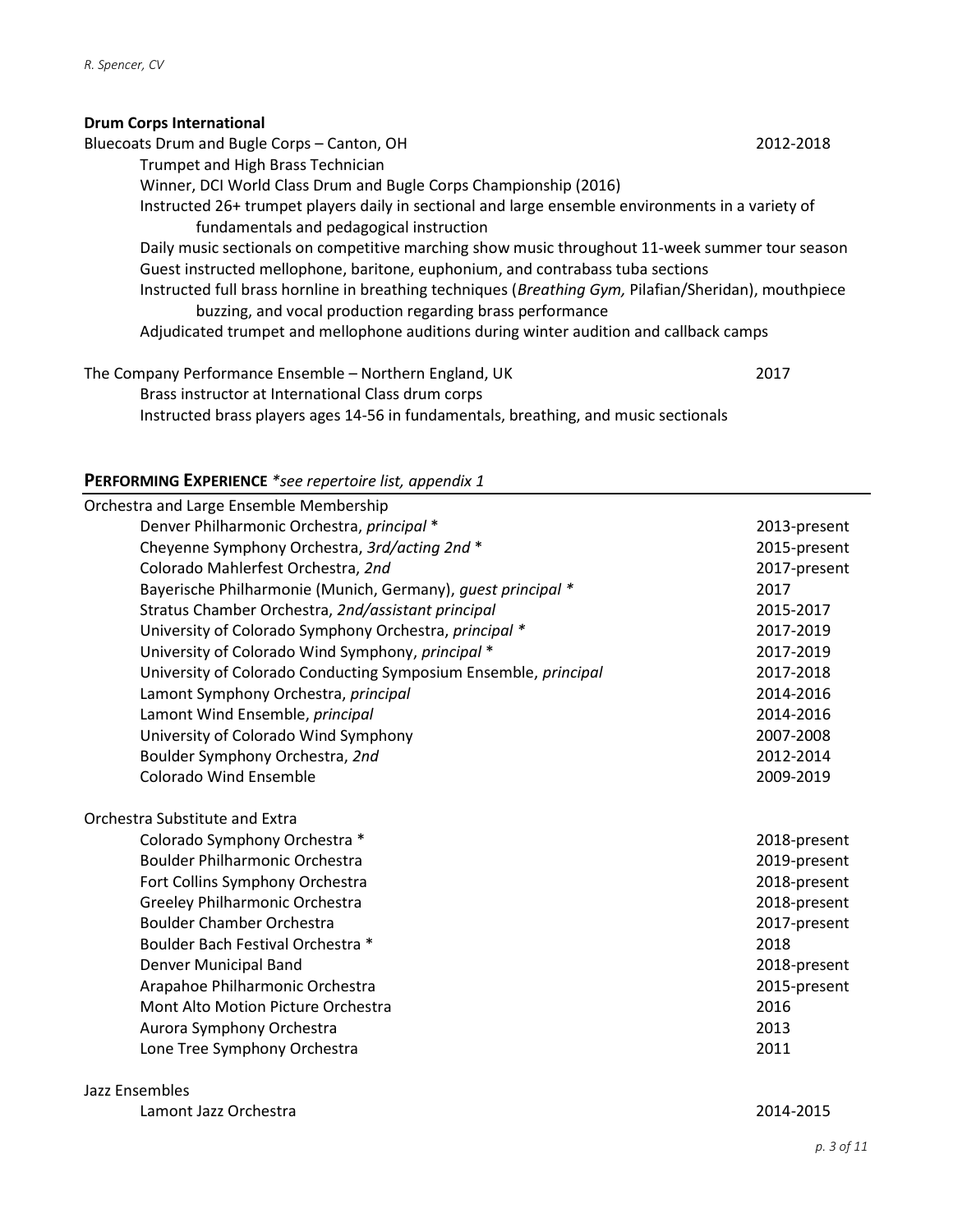| Les DeMerle Jazz Big Band, MSC Cruise Lines                                     | 2009-2010     |
|---------------------------------------------------------------------------------|---------------|
| University of Colorado Jazz II Big Band                                         | 2004-2006     |
|                                                                                 |               |
| <b>Chamber Music</b><br>University of Colorado Avery Brass Quintet, principal * | 2017-2020     |
| Performed doctoral recital                                                      |               |
| Public school & community outreach concerts                                     |               |
| Semi-finalist, Ekstrand Graduate Competition                                    |               |
| University of Colorado Chamber Orchestra                                        | 2019          |
| Performed Pulcinella Suite, Stravinsky                                          |               |
| University of Colorado Chamber Ensemble                                         | 2018-2019     |
| Performed L'Histoire du soldat, Stravinsky                                      |               |
| University of Colorado Faculty Brass Quintet                                    | 2018          |
| Performed on faculty convocation                                                |               |
| Denver Brass Quintet                                                            | 2017-present  |
| Community outreach concerts at hospitals and nursing homes                      |               |
| Educational outreach concerts at public schools                                 |               |
| University of Denver, Nebula Ensemble, contemporary music ensemble              | 2018          |
| University of Denver, Faculty Brass Quintet                                     | 2015          |
| University of Denver, Graduate Brass Quintet *                                  | 2014-2016     |
| Denver Philharmonic Orchestra Brass Quintet *                                   | 2015-2019     |
| <b>Tarnished Brass Quintet</b>                                                  | 2017-2018     |
| <b>Brass Ensembles</b>                                                          |               |
| Denver Brass, 2 <sup>nd</sup> trumpet                                           | 2015-present  |
| Colorado Brass Band (British brass band), soprano cornet                        | 2017-present  |
| Pikes Peak Brass Band (British brass band), 2 <sup>nd</sup> cornet, repiano     | 2016          |
| 1 <sup>st</sup> division champions, North American Brass Band Association       |               |
| <b>Special Performances</b>                                                     |               |
| DMA solo recital, (trumpet and organ)*                                          | Dec. 5, 2018  |
| DMA solo recital, (trumpet and piano)*                                          | Apr. 8, 2018  |
| Soloist with Denver Philharmonic Orchestra                                      | Sep. 30, 2016 |
| Concerto in Eb for Trumpet, Hummel                                              |               |
| Promotional video, youtu.be/GohN56Nfe-M                                         |               |
| Cleveland Orchestra Residency, Faculty and Student Convocation                  | Sep. 12, 2017 |
| O Magnum Mysterium, Gabrieli                                                    |               |
| Canzon per Sonare no. 2, Gabrieli                                               |               |
| Musicals & Opera                                                                |               |
| Crested Butte Music Festival Opera Orchestra                                    |               |
| The Photographer, Glass                                                         | 2019          |
| University of Colorado Opera Orchestra                                          |               |
| West Side Story, Bernstein (principal)                                          | 2018          |
| Gianni Schicchi, Puccini                                                        | 2005          |
| L'enfant et les Sortileges, Ravel                                               | 2005          |
| DU Opera Orchestra                                                              |               |
| Merry Wives of Windsor, Nicolai                                                 | 2015          |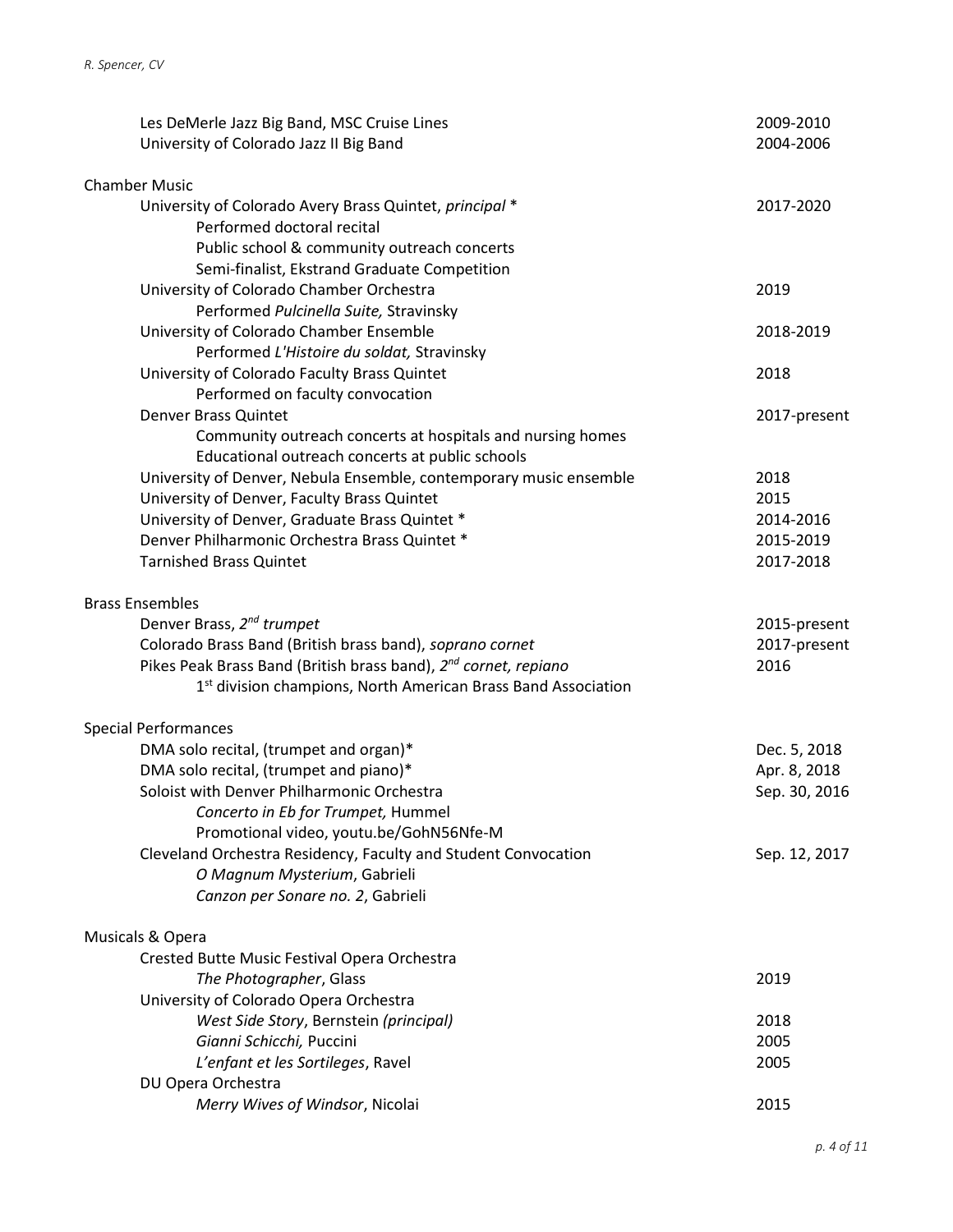| Guys and Dolls, Loesser<br>South Pacific, Rodgers and Hammerstein                                                             | 2015<br>2014      |
|-------------------------------------------------------------------------------------------------------------------------------|-------------------|
| <b>Boulder Dinner Theater</b><br>Beauty and the Beast<br>Midlife 2: The Musical                                               | 2019<br>2016      |
| Parker Arts and Cultural Event Center<br><b>Beauty and the Beast</b><br>Wolf Theater, Jewish Community Center                 | 2017              |
| Chicago<br>High school musical productions                                                                                    | 2016              |
| Into the Woods                                                                                                                | 2016              |
| In the Heights                                                                                                                | 2013              |
| West Side Story                                                                                                               | 2010, 2019        |
| <b>Commercial Band Substitute Performance</b>                                                                                 |                   |
| Honeycomb Funk (funk, rock, jazz)                                                                                             |                   |
| Gora Gora Orkestar (Balkan, klezmer, New Orleans)                                                                             |                   |
| Guerrilla Fanfare (New Orleans, rock)                                                                                         |                   |
| Superheroes Rock Band (rock, funk)                                                                                            |                   |
| Mannequin the Band (rock, funk, popular)                                                                                      |                   |
| Mass Hipsteria (rock, jazz, funk)                                                                                             |                   |
| Funkiphino (funk, rock)                                                                                                       |                   |
| Six Foot Joe and the Red Hot Rhinos (rock, country, blues)<br>Joe Smith and the Spicy Pickles (traditional jazz)              |                   |
| Drum Corps International                                                                                                      |                   |
| Santa Clara Vanguard Drum and Bugle Corps                                                                                     | 2007-2008         |
| Division I drum corps from Santa Clara, CA                                                                                    |                   |
| Soloist, lead trumpet                                                                                                         |                   |
| Individual & Ensemble solo competition $-5th$ place (2008)                                                                    |                   |
| Santa Clara Vanguard Alumni Drum and Bugle Corps, 50 <sup>th</sup> anniversary<br>Soloist, lead trumpet                       | 2017              |
| Trumpet Masterclass Performances                                                                                              |                   |
| Kevin Cobb, Justin Bartels, Allan Dean, Warren Deck, David Hickman, Alan Hood, Thomas<br>Hooten, Michael Sachs, Judith Saxton |                   |
| <b>Other Musical Ensemble Experience</b>                                                                                      |                   |
| <b>Golden Buffalo Marching Band</b>                                                                                           | 2004-2008         |
| CU Basketball Band                                                                                                            | 2005-2007         |
| <b>CU Men's Chorus</b>                                                                                                        | 2004-2005         |
| 5280 A Cappella Vocal Ensemble<br>CU Collegiate Chorale                                                                       | 2010-2011<br>2008 |
|                                                                                                                               |                   |

## SUMMER PROGRAMS

Aspen Music Festival and School, American Brass Quintet Seminar 2018 Avery Brass accepted to inaugural season of ABQ seminar at AMFS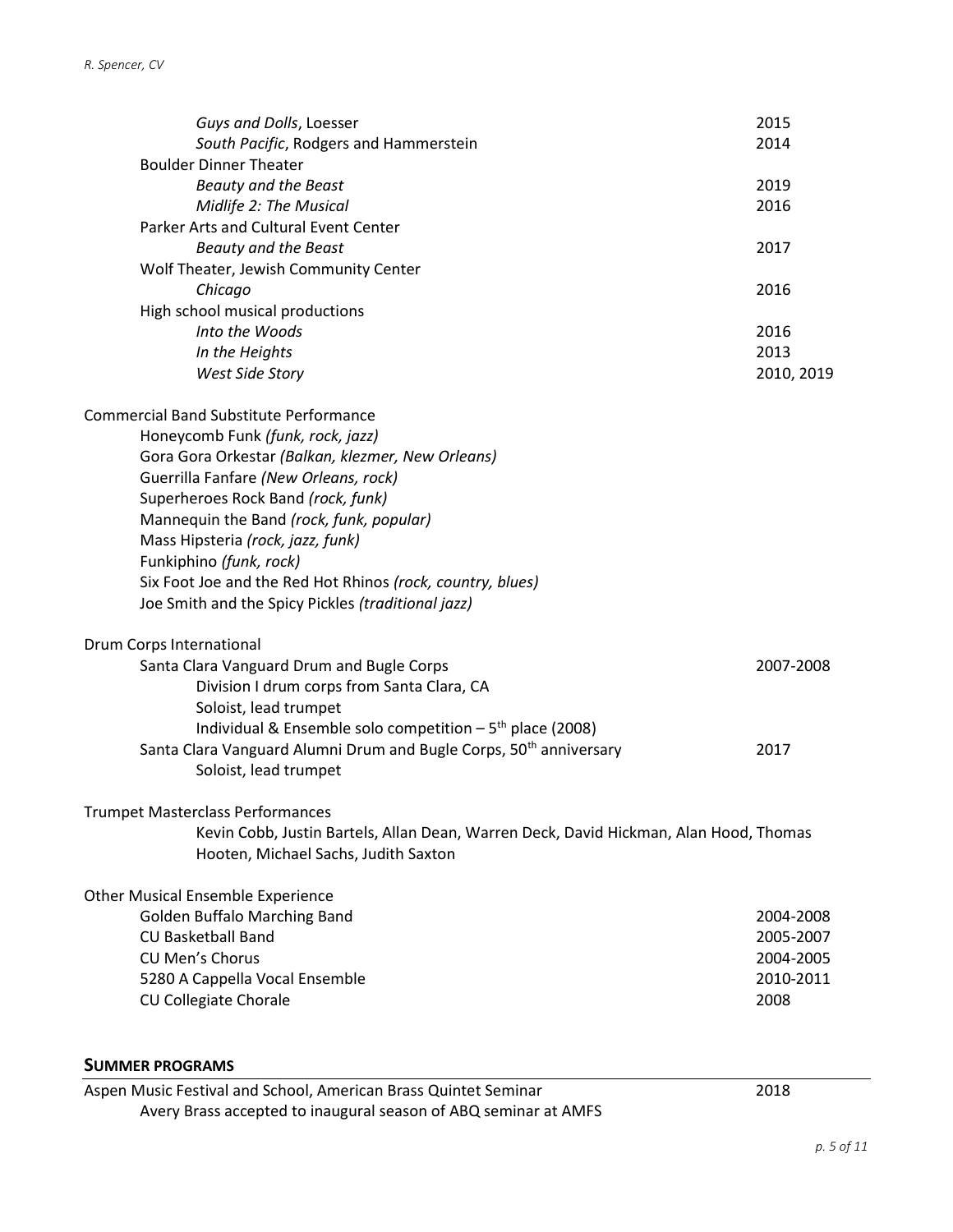Regular quintet coachings with members of ABQ Performed recitals and community outreach concerts at schools and elderly care facilities Studied trumpet with Kevin Cobb and Louis Hanslik

| Boston Brass Quintet Summer Intensive Program at University of Wyoming<br>Performed with student brass quintet and large student brass ensemble<br>Studied trumpet with José Sibaja and Jeff Conner<br>Conducted by Tim Morrison | 2016      |
|----------------------------------------------------------------------------------------------------------------------------------------------------------------------------------------------------------------------------------|-----------|
| Rafael Méndez Brass Institute                                                                                                                                                                                                    | 2014-2015 |
| Winner of mock orchestral audition competition (2015)                                                                                                                                                                            |           |
| Played in student brass quintets and large brass ensembles                                                                                                                                                                       |           |
| Student staff member, full scholarship (2015)                                                                                                                                                                                    |           |
| Merit scholarship recipient (2014-2015)                                                                                                                                                                                          |           |

## COMPETITIONS, AUDITIONS

| Chamber Orchestra of Colorado Springs, Emerging Soloist Competition, semi-finalist | 2019       |
|------------------------------------------------------------------------------------|------------|
| New World Symphony, semi-finalist                                                  | 2018       |
| Fort Collins Symphony, principal trumpet finalist                                  | 2018, 2019 |
| United States Navy Band (Washington, DC), semi-finalist                            | 2018       |
| Ekstrand Graduate Solo Competition (CU), semi-finalist                             | 2017       |
| Rocky Mountain Brass Band Festival Solo Competition, 3rd place                     | 2016       |
| National Repertory Orchestra, alternate selection                                  | 2015       |
| Stratus Chamber Orchestra, 2 <sup>nd</sup> chair winner                            | 2014       |
| Cheyenne Symphony Orchestra, 3 <sup>rd</sup> chair winner                          | 2014       |

### MUSIC COMPOSITION AND ARRANGEMENTS

| Arranging experience for marching band, brass quintet, vocal, and other ensembles | 2004-present |
|-----------------------------------------------------------------------------------|--------------|
| Original compositions                                                             |              |
| Stasis, solo marimba, 7'                                                          | 2018         |
| Fanfare for Orchestra, symphony orchestra, 2.5'                                   | 2016         |
| Premiered by Lamont Symphony Orchestra on New Music Concert                       | 2016         |
| Shattered, soprano voice and string sextet, 16'                                   | 2016         |
| ConCATenation, solo flute, 2'                                                     | 2016         |
| Ancient Tombs, large wind ensemble, 9'                                            | 2016         |
| Quintet, brass quintet, 4'                                                        | 2015         |
| Wings, concert band (grade 3), 4'                                                 | 2012         |
| Vocalise, soprano instrument/voice and piano, 8.5'                                | 2011         |
| Prelude for Strings, string orchestra, 3'                                         | 2011         |
| Variable Instrumentation Series, solos, duets, & trios (grade 2-4), 1'-3'         | 2011         |
| Amazon Factory, marimba quartet, 4'                                               | 2009         |
| Still Flow, trumpet duet, 3.5'                                                    | 2009         |
| Alone, SSATB choir, 7'                                                            | 2007         |
| Premiered by CU Collegiate Chorale on Pendulum New Music Series                   |              |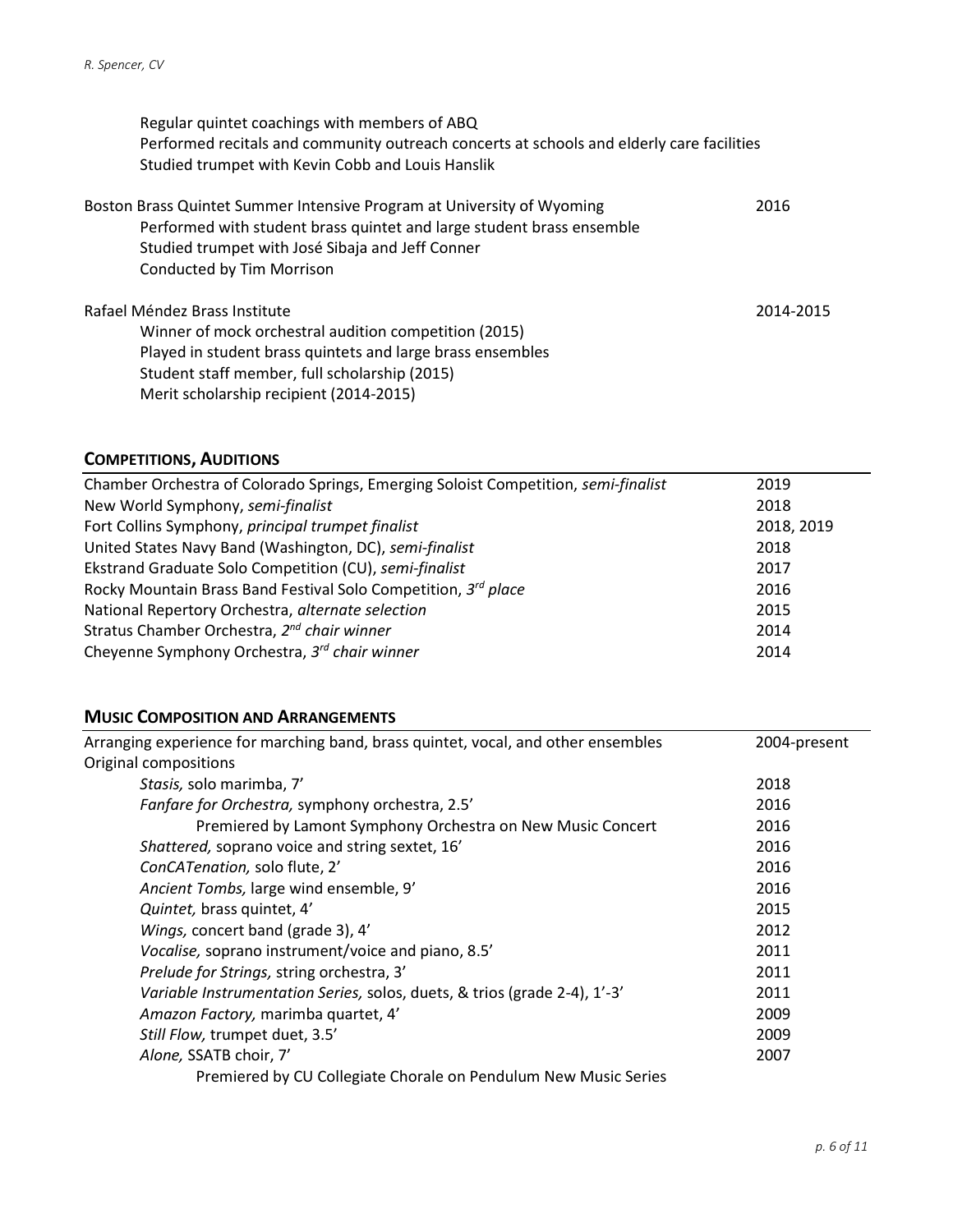| Vista Ruminare, solo trumpet and piano, 7.5'                                  | 2007 |
|-------------------------------------------------------------------------------|------|
| Reveille Trumpet Collective Composition Competition, <i>honorable mention</i> |      |
| This Quiet, soprano, cello, & piano, 6'                                       | 2006 |
| CU Undergraduate Composition Competition, winner                              |      |
| Amiranda, clarinet and piano, 4'                                              | 2006 |
| Mango (Tango), violin and piano, 4'                                           | 2006 |
| Good Politics Radio Jingle, radio podcast theme song, 0.5'                    | 2006 |
| Two-Part Invention, solo piano, 1.5'                                          | 2006 |
| Constructions (in 5 movement), trumpet sextet, 10.5'                          | 2005 |
| Racquetball Fanfare, trumpet quartet, 0.5'                                    | 2005 |
| Music a la Modes, trumpet, flugelhorn & violin, 1.5'                          | 2005 |
| Story of a Soldier, solo piano, 6'                                            | 2005 |
| Piano Sonata #1, solo piano, 5'                                               | 2005 |
| Dreamsong, oboe, clarinet, bassoon, & cello, 3'                               | 2004 |
| Chaconne, wind ensemble, 2.5'                                                 | 2004 |
| Snowy Holiday, brass quintet, 3.5'                                            | 2003 |
| A Few Minor Variations, brass quintet, 2'                                     | 2003 |
| String Quartet, string quartet, 2'                                            | 2003 |

### **RECORDINGS**

| Ingrid Michaelson, Songs for the Season                             | 2018 |
|---------------------------------------------------------------------|------|
| Scott O'Neil and his Orchestra (musicians of the Colorado Symphony) |      |
| "Looks like a Cold, Cold Winter," youtu.be/Fl_FZqWv6XY              |      |
| "Let it Snow! Let it Snow! Let it Snow!," youtu.be/BeUmLiI5IrI      |      |
| "Have Yourself a Merry Little Christmas," youtu.be/I6BI0dGPFWI      |      |
| "Rockin' Around the Christmas Tree," youtu.be/7mKRN79ter8           |      |
| "Mele Kalikimaka," youtu.be/CbqLih8DJkQ                             |      |
| "Auld Lang Syne," youtu.be/BupvbvvOPTs                              |      |
| Behind the scenes: youtu.be/Gy-x2ewF3-4                             |      |
| Mahlerfest Orchestra                                                |      |
| MF XXXI - Das Lied von der Erde, Gustav Mahler                      | 2018 |
| MF XXX - Symphony no. 10 (Cooke III), Gustav Mahler                 | 2017 |
| <b>Denver Brass</b>                                                 |      |
| "America the Beautiful," youtu.be/5VeCfZANRhA                       | 2019 |
| "Altitude 5280," youtu.be/BpgDqYxMyOg                               | 2018 |
| "Sonic Tonic," youtu.be/M5rRNDnsfWw                                 | 2017 |
| Jules Schroeder, "Light Codes," Portal                              | 2019 |
| James Room and Weird Antiqua, Honest Man Blues                      | 2018 |
| "Chesire Moon," youtu.be/qH_4OA9FN7Y                                |      |
| "No Trust," youtu.be/-p9570_vmNA                                    |      |
| "Trust Nobody Blues," youtu.be/3KmP4ec-UZE                          |      |
| Verses the Inevitable, Grit and Grace                               | 2018 |
| "Presence," youtu.be/pPjqpiCGPHA                                    |      |
| Phil Norman, "The Night City Sings"                                 | 2017 |
| gravitycello.bandcamp.com/track/the-night-city-sings                |      |
| Movie soundtrack, "Through the Devil's Eyes"                        | 2017 |
| Phil Norman, The Moon has Strange Ears                              | 2013 |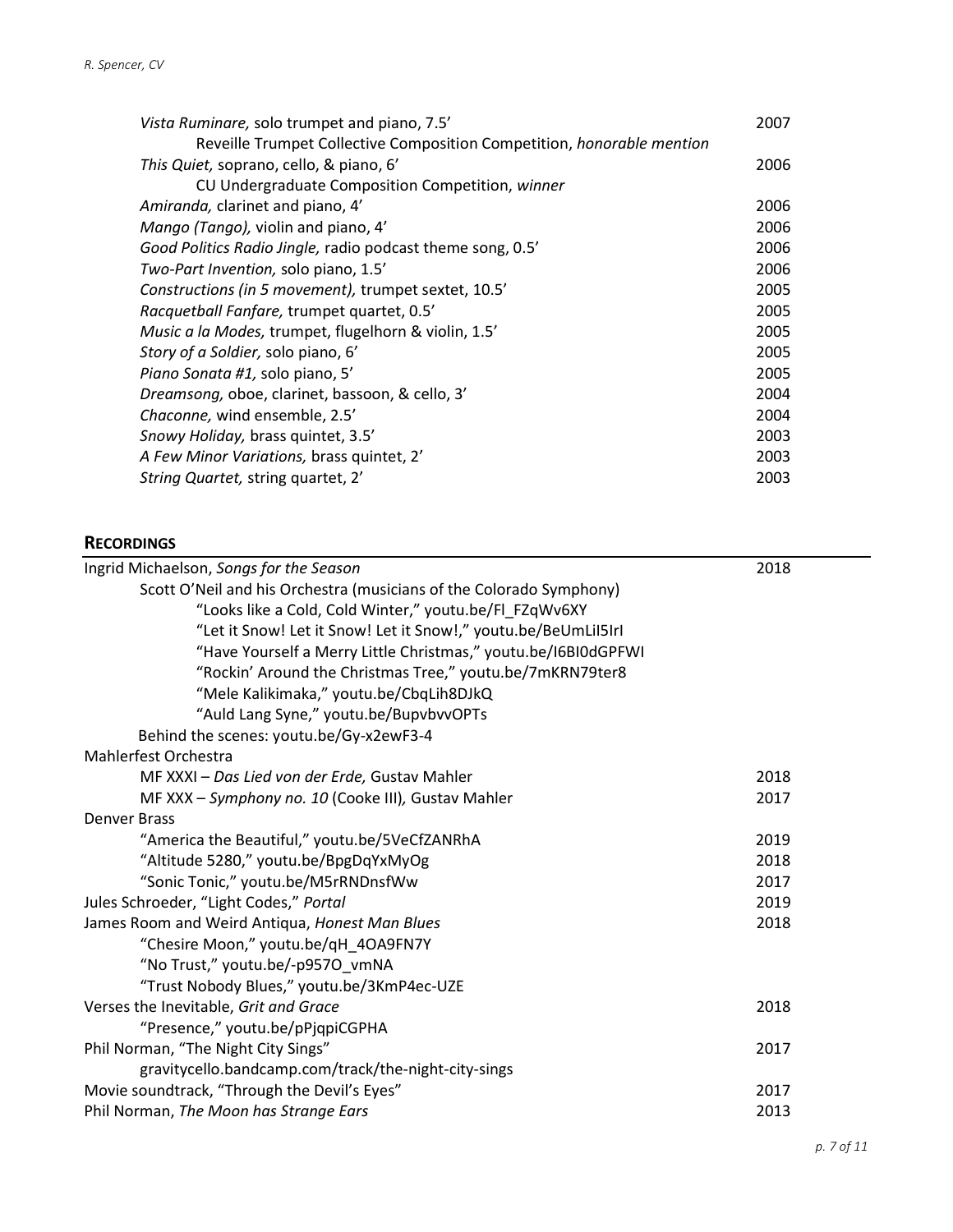| "Five Chromatic Sketches," youtu.be/qpqJR5QX6cw                             |      |
|-----------------------------------------------------------------------------|------|
| Mockingbird, Cryptid                                                        | 2012 |
| gravitycello.bandcamp.com/album/cryptid                                     |      |
| "Epistrophy," "DTS," "Nothing is Simple," "Sasquatch Walkin," "Chryissipus" |      |
| Glowing House, The Annual Demise of Every Aspen                             | 2009 |
| "September," youtu.be/EKim0f2Qtgs                                           |      |
| Golden Buffalo Marching Band, Your CU Pride!                                | 2007 |

## SOUND/AUDIO ENGINEERING

| Sound Engineer, Santa Clara Vanguard Drum and Bugle Corps                | 2009-2010    |
|--------------------------------------------------------------------------|--------------|
| Operated live sound reinforcement for 30+ shows each summer DCI season   |              |
| Maintained and repaired audio equipment                                  |              |
| Instructed marching members on proper maintenance and usage of equipment |              |
| Audiovisual technician, Pine Street Church                               | 2010-2014    |
| Special Studies, recording internship at Immersive Studios - Boulder, CO | 2008         |
| University of Colorado Recording & Stage Crew - Grusin Music Hall        | 2005-2008;   |
|                                                                          | 2016-present |

## PROFESSIONAL SERVICE EXPERIENCE & AFFILIATIONS

| Denver Brass, board member                                                       | 2016-present |
|----------------------------------------------------------------------------------|--------------|
| Colorado Brass Band, board member                                                | 2017-present |
| Playground Ensemble, Administrative Intern                                       | 2015-2016    |
| Assisted music director in managing email lists, social media, web maintenance,  |              |
| demographics tracking, audio/video recording, grant writing, marketing           |              |
| Participated in Young Composers program, notating music with elementary students |              |
| Adjudicated DYAO youth solo concerto competition                                 | 2018         |
| <b>ITG</b> member                                                                | 2017-present |
| Pi Kappa Lambda member                                                           | 2016-present |
| ASCAP member                                                                     | 2004-present |

## ARTICLES AND RESEARCH

| SmartMusic music educator blog article                                            | 2017 |
|-----------------------------------------------------------------------------------|------|
| "Tips for a Smooth and Successful End to Marching Season"                         |      |
| Academic Research (Lamont School of Music)                                        |      |
| "Domination and Power Differentials in Character Relationships in the Ring Cycle: | 2016 |
| Wagner's Shifting Ideology about Gender and the Artistic Aesthetic"               |      |
| "From War to Art: The Evolution of Drum and Bugle Corps"                          | 2015 |

## VOLUNTEER EXPERIENCE

| University of Colorado, Graduate Peer Mentoring Program    | 2017-2018 |
|------------------------------------------------------------|-----------|
| University of Denver, Lamont Student Council               | 2014-2015 |
| Boulder Outreach for Homeless Overflow, Pine Street Church | 2012-2013 |
| <b>Volunteers for Outdoor Colorado</b>                     | 2009-2012 |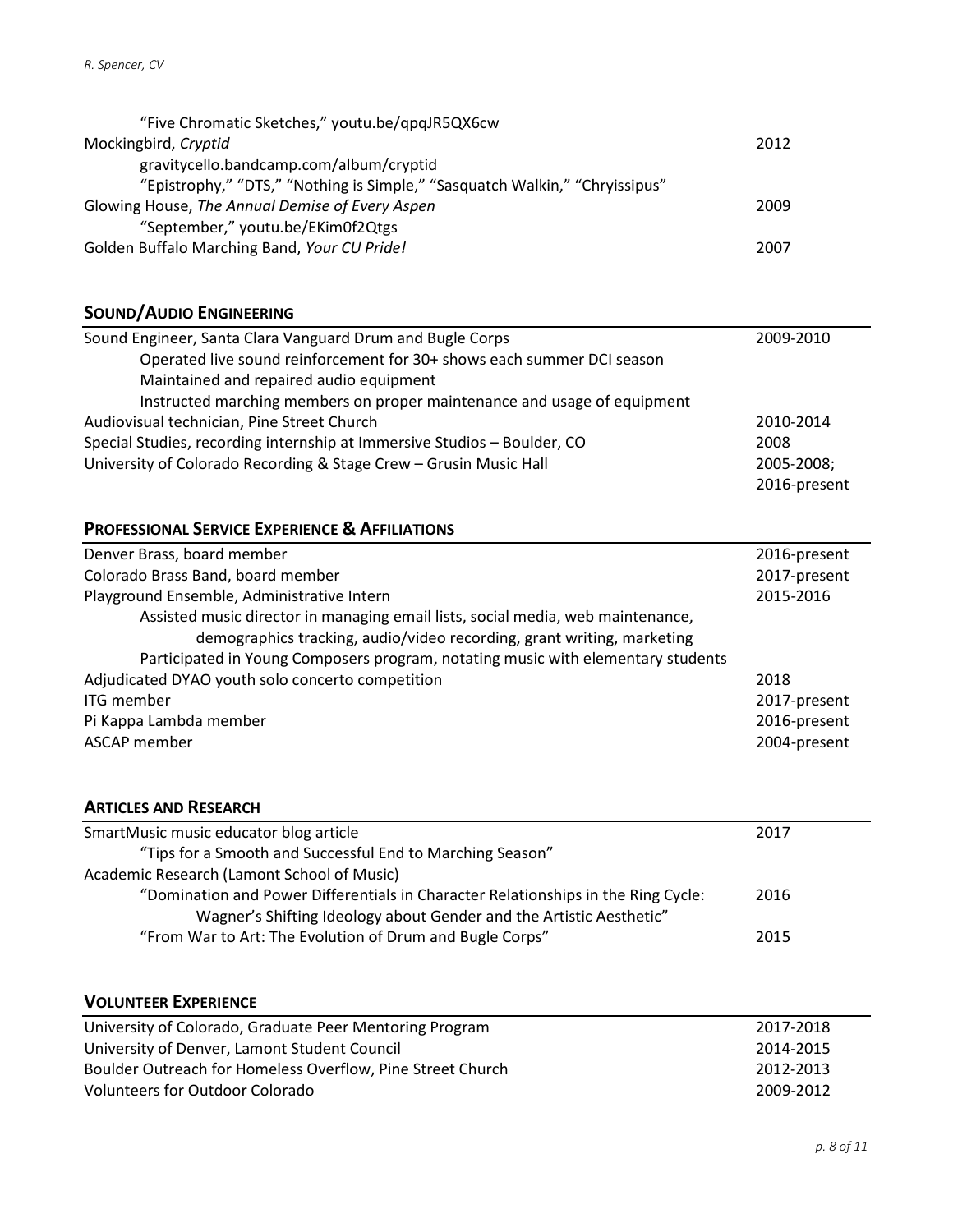#### **REFERENCES**

### Ryan Gardner, DMA University of Colorado at Boulder Associate Professor of Trumpet ryan.gardner-1@colorado.edu (917) 557-7430

#### Alan Hood

University of Denver, Lamont School of Music Professor of Trumpet alanhoodtrumpet@gmail.com (303) 587-7590

#### Justin Bartels

Colorado Symphony Orchestra Principal Trumpet Lecturer of Trumpet, University of Colorado at Boulder Guest Lecturer, University of Denver justinbartels@gmail.com (812) 391-4658

Terry Sawchuk University of Colorado at Boulder Professor of Trumpet terrymsawchuk@gmail.com (303) 437-1777

Thomas Booth University of Colorado at Boulder, Guest Instructor Assistant Principal Trumpet, Dallas Symphony Orchestra Professor of Trumpet, Southern Methodist Univ. tgbtrpt52@gmail.com (214) 298-8427

Philip Chang, PhD University of Colorado at Boulder Senior Instructor of Music Theory philip.chang@colorado.edu (303) 492-1081

#### Jack Sheinbaum, PhD

University of Denver, Lamont School of Music Associate Professor of Musicology Associate Director, Academic Affairs jack.sheinbaum@du.edu (303) 871-6988

#### Joseph Martin, DMA

University of Denver, Lamont School of Music Professor of Conducting, Brass Department co-chair Director of the Lamont Wind Ensemble Former Professor of Trombone jmartin@du.edu (303) 871-6419

#### Matthew Roeder, DMA

University of Colorado at Boulder Associate Dean for Undergraduate Studies Associate Professor of Conducting and Music Education Former Associate Director of Bands roeder@colorado.edu (303) 492-6585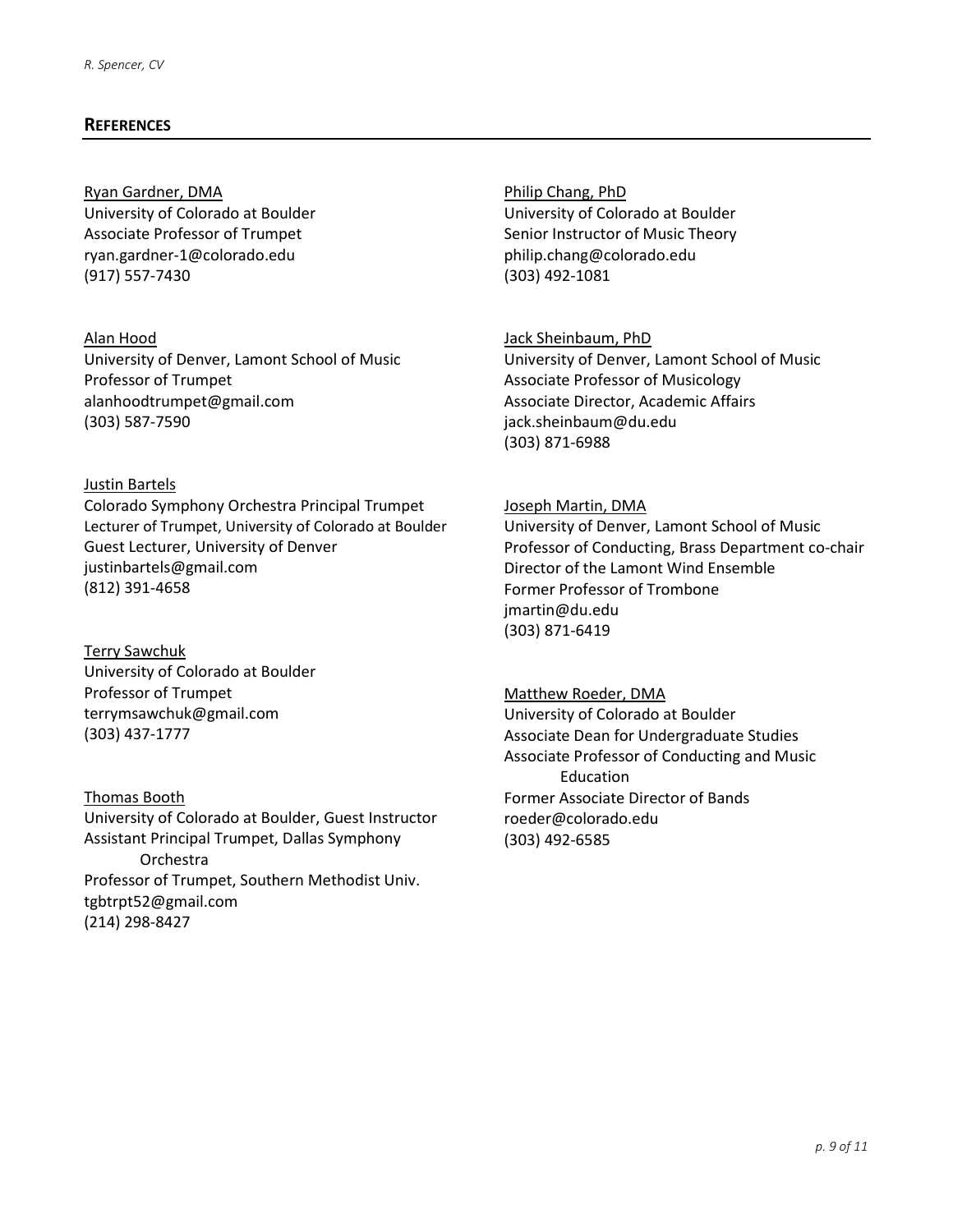## \* APPENDIX 1 – SELECTED REPERTOIRE PERFORMED

University of Colorado Symphony Orchestra (principal) Symphony no. 1, Barber Concerto for Orchestra, Bartók La Mer, Debussy Nocturnes, Debussy Symphony no. 9, Shostakovich Till Eulenspiegel lustige Streiche, R. Strauss University of Colorado Wind Symphony Lincolnshire Posy, Grainger (principal) Symphony no. 2, Maslanka Denver Philharmonic Orchestra (principal) Short Ride in a Fast Machine, Adams Violin Concerto, Barber Ein Feste Burg, Bach/Stokowski Toccata and Fugue in D minor, Bach/Stokowski Fidelio Overture, Beethoven Leonore Overture no. 3, Beethoven Symphony no. 5, Beethoven Symphony no. 3, Beethoven Symphony no. 7, Beethoven Wellington's Victory op. 91, Beethoven Overture to "Les Franc Juges," Berlioz L'Arsienne, Bizet Ellis Island: Dream of America, Boyer New Beginnings, Boyer Double Concerto in A minor, Brahms Symphony no. 1, Brahms Symphony no. 2, Brahms Sinfonia da Reqiuem, Britten Symphony no. 4, Bruckner Concerto for Bass Trombone, Brubeck El Salón México, Copland Fanfare for the Common Man, Copland Krypton from Metropolis Symphony, Daugherty The Brendan Voyage, Davey Symphony no. 9, Dvořák Symphony no. 8 op. 88, Dvořák Three Black Kings, Ellington Three-Cornered Hat Suite no. 1, de Falla Symphony in D minor, Franck An American in Paris Suite, Gershwin Porgy and Bess: Symphonic Picture, Gershwin Rhapsody in Blue, Gershwin Four Dances from Estancia, Ginastera Piano Concerto in A minor, Grieg Messiah, Handel Symphonic Metamorphosis on Themes of Weber, Hindemith The Planets, Holst Trumpet Concerto in Eb Major, Hummel (soloist)

Symphony no. 2, Mysterious Mountain, Hovhaness Symphony on a French Mountain Air, d'Indy Háry János Suite, Kodály Symphony no. 1, de Meij Piano Concerto no. 1, Mendelssohn Symphony no. 3, Mendelssohn Symphony no. 5, Mendelssohn Huapango, Moncayo Requiem, Mozart Night on Bald Mountain, Mussorgsky Symphony no. 4, Nielsen Symphony no. 1, Formations, Nytch Oblivion, Piazzolla Lieutenant Kijé Suite, Prokofiev Symphony no 5, Prokofiev Piano Concerto no. 2, Rachmaninoff Rhapsody on a Theme of Paganini, Rachmaninoff Le Tombeau de Couperin, Ravel Fountains of Rome, Respighi Pines of Rome, Respighi Redes, Revueltas Suite from the Snow Maiden, Rimsky-Korsakov Marche héroïque, Saint-Saëns Symphony no. 3, Saint-Saëns Magnificat, Schubert Symphony no. 8, Schubert October, Shostakovich Symphony no. 5, Shostakovich Symphony no. 5, Sibelius Die Moldau, Smetana On the Beautiful Blue Danube, J. Strauss Four Last Songs, R. Strauss Firebird Suite, Stravinsky 1812 Overture, Tchaikovsky Capriccio Italien, Tchaikovsky Nutcracker Suite, Tchaikovsky Symphony no. 5, Tchaikovsky (Denver Philharmonic Orchestra, continued) Symphony no. 4, Tchaikovsky Overture to Die Meistersinger von Nürnberg, Wagner Overture to Der Freischütz, Weber Clarinet Concerto no. 1, Weber Lamont Symphony Orchestra (principal) Symphony no. 6, Beethoven Symphony no. 9, Beethoven Symphony no. 9, Dvořák Das Lied von Der Erde, Mahler Hebrides Overture, Mendelssohn Gloria, Poulenc